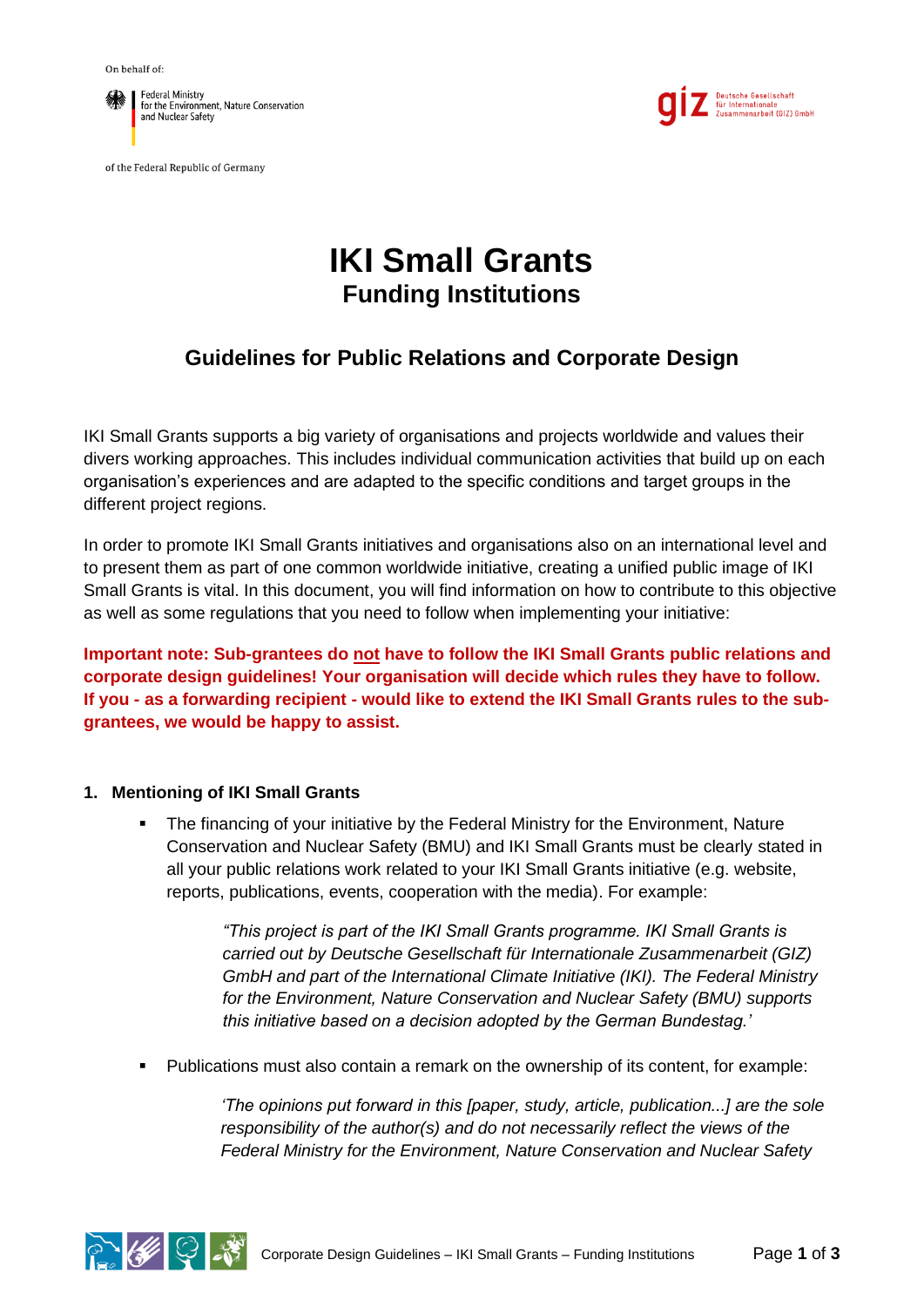

*(BMU) or of Deutsche Gesellschaft für Internationale Zusammenarbeit (GIZ) GmbH*

# **2. Use of Logo**

When presenting your IKI Small Grants initiative on your website, in print and online publications, and in other public relations media (banners, signs, etc.), the BMU funding **logo,** including the addition 'Supported by', must be used:

The logo for **grant recipients** is available in Arabic, Chinese, English, French, German, Portuguese, Russian and Spanish.

| Supported by:                                                                      |  |
|------------------------------------------------------------------------------------|--|
| Federal Ministry<br>for the Environment, Nature Conservation<br>and Nuclear Safety |  |
| based on a decision of the German Bundestag                                        |  |

- **•** The location of the placement of the BMU funding logo in publications or other PR materials can be chosen freely by the grant recipient.
- The decision as to whether the BMU funding logo should appear on other objects, such as equipment or office windows, is taken by your organisation itself.
- In **film productions** about IKI Small Grants initiatives, the correct BMU funding logo must be used on the CD/DVD, the cover and in the closing credits with the words 'This initiative is part of IKI Small Grants.'

Please note that:

- the logo may not be changed or used for other purposes,
- the logo proportions must be correct (normal print and online media 100%, smaller version 75%, larger formats such as banners 125%)
- in digital media, ensure that the logo always has a height of at least 135 pixels
- the logo must appear on a white background.
- **E** all logo files are provided with a white, opaque background. This background determines the protection zone around the logo, in which no other graphic elements may stand.

# **3. Guidelines for providing the IKI Small Grants public relations team with photographic material**

When we showcase your initiative on our communication channels, we depend on good-quality photos which clearly portray the textual content. Please send them to the IKI Small Grants public relations team, accompanied by a brief description of who or what is being shown on the photos and the signed 'Declaration on the use of copyrighted material'.

The relevant German legislation regarding data protection, rights of publicity and copyright regulations applies to all media used by IKI and IKI Small Grants. Accordingly, we always need you to grant us usage rights to any photos that you send to us. Individuals shown in photos also need to consent to the use of their images on IKI communication channels. This is done by signing a 'model release form'. Public figures such as government ministers do not need to sign the 'model release form'. If the persons have been photographed during an event and have given their consent by entering their names in a participation list, please send us the list with the pictures.